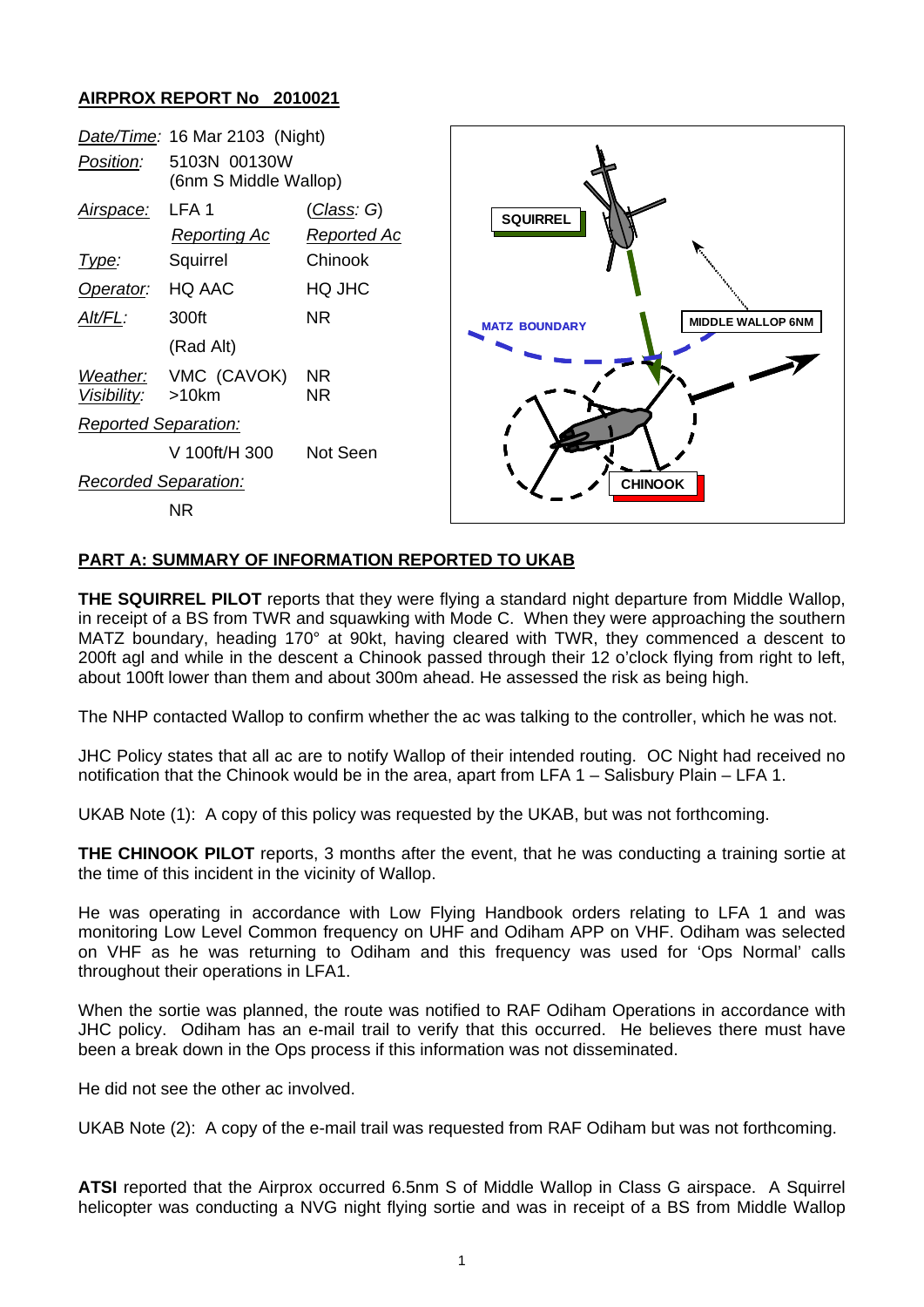TWR (WallopTWR). The Controller reported that due to excessive radar clutter, suppression filters had been selected on the radar display but he believed that this had no bearing on the incident.

The Middle Wallop weather was reported as:

METAR EGVP 162050 20006KT CAVOK 05/02 Q1024 BLU NOSIG=

At 2055:55 Wallop TWR made a general broadcast of new ATIS information ROMEO with QFE remaining 1013mb and the New Portland RPS of 1019mb.

At 2058:32 the Squirrel pilot reported ready for departure and was cleared for take off by Wallop TWR, *" ..c/s clear take off surface wind one nine zero degrees six knots"* and the pilot responded, *"take off ..c/s".* 

At 2102:38 the Squirrel pilot reported, "..*c/s..MATZ boundary south to er to low level"*. Wallop TWR acknowledged the call and passed the Portland RPS of 1019mb. The controller's written report states that the Squirrel disappeared beneath radar coverage which is normal for the flight profile, given the terrain to the S. At that point the Wallop TWR Controller expected the Squirrel to change to the Low Flying Area (LFA) common frequency but at 2103:35 the the pilot reported, "c/s....*can you be advised that we've just had a er C H fortyseven pass about er one hundred feet across the nose at just south of West Dean oh just by West Dean";* the controller responded, *"Roger not on our frequency I'm afraid".* The Squirrel pilot then asked, *"Is he er have you go-have you got him on radar"* and the controller responded, *"No I just - It's intermittent contact on both of you down there at the moment".* At 2103:58 the Squirrel pilot replied *"Yeah he passed about er eighty feet er in in front and er just below the nose",* ATC acknowledged the call and the pilot of the Squirrel requested, *"could you inform O C night".* 

The Wallop TWR Controller's report stated that an Odiham SSR code, without primary, was observed, just E of the point where the incident occurred and was seen tracking towards Odiham. Odiham were advised that the Chinook helicopter had been involved in an incident and the callsign was confirmed.

A BS is described in MATS Part 1, Section 1, Chapter 11, Page 4, Para 3.5.1 and states:

'Pilots should not expect any form of traffic information from a controller, as there is no such obligation placed on the controller under a Basic Service outside an Aerodrome Traffic Zone (ATZ), and the pilot remains responsible for collision avoidance at all times. However, on initial contact the controller may provide traffic information in general terms to assist with the pilot's situational awareness. The controller will not normally update this unless the situation has changed markedly, or the pilot requests an update. A controller with access to surveillance derived information shall avoid the routine provision of traffic information on specific aircraft, and a pilot who considers that he requires such a regular flow of specific traffic information shall request a Traffic Service. However, if a controller considers that a definite risk of collision exists, a warning may be issued to the pilot.'

The Middle Wallop TWR Controller was not aware of any other traffic in the vicinity and was therefore not in a position to provide any general TI or warning to the pilot of the Squirrel helicopter.

**HQ JHC** comments that JHC aircrew conform to the procedures in the Low Flying Handbook (LFH). There is no further JHC Policy. LFH Section 2 LFA 1 Night Procedures Para 2 states:

'**Dissemination of Night Flying Route Information**. Middle Wallop are to produce night flying power-point slides and distribute them to the other MOBs within LFA1 whist Benson and Odiham are to produce route information on a night flying proforma for distribution to the other MOBs. ATCO Boscombe Down is to notify Middle Wallop when they are night flying in order to receive the slides.'